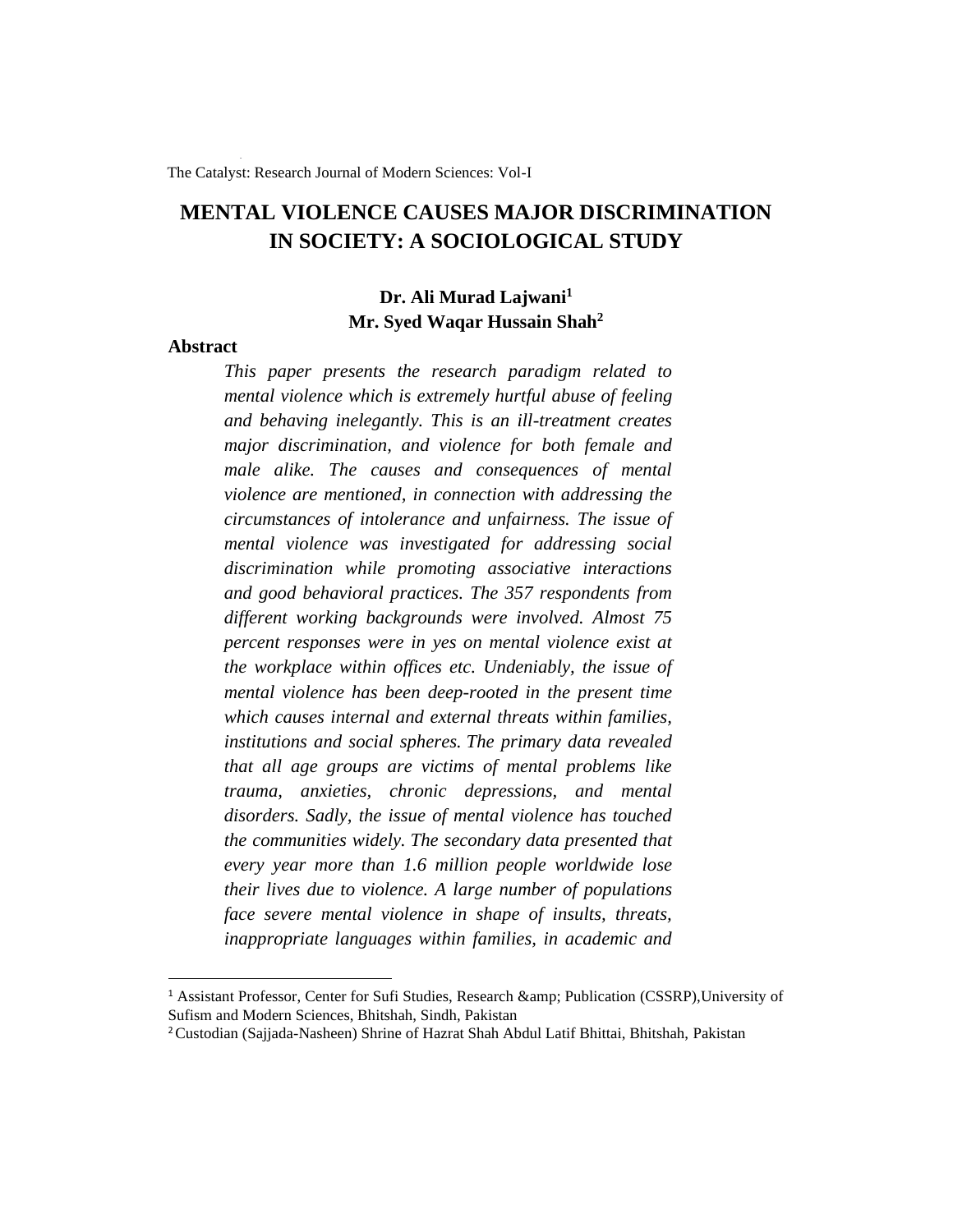*non-academic institutions, and at other workplaces. This research paper presents the mixed methods research on symptoms of behavioral issues which cause destructions of relationships. The factors of sensitizations and realizations are researched comprehensively on promoting healthy behaviors.*

**Key words:** *Mental violence, Trauma, Anxieties, Psychological Abuse, Distress* 

#### **1. Introduction**

Many scholars have mutually agreed that mental violence is a condition which creates troublesome circumstances in the society. Claudia Garcia and Anita Riecher viewed that mental violence takes place when social, cultural and economic factors above all the gender inequality including the low status of women in any society causes the major violence. This affects the mental health of women as well (Claudia Garcia Moreno,& Anita Riecher –Rossler 2013).Further, it takes place when people behave subjecting to exposing trauma, depression, and stress disorder. It is a kind of verbal aggression, unnecessary domination, jealous behavior that causes depression and social problems. Generally, women are victims of mental violence issue in all class levels but more common in the lower class (Patten, 1978). The most commonly reported motivations for involvement in gender based violence (GBV) prevention included concern for related social justice issues exposure to the issue of violence through work, hearing moving story, disclosures about domestic or sexual violence (Richard M.Tolman 2019). In 1996 health department from Canada declared through health reports that mental violence is an emotional abuse that includes rejecting the idea of someone immediately disrespecting, degrading, terrorizing, exploiting, denying, and isolating. Andrew Vachss said the "mental violence or emotional abuse is a systematic diminished characteristic of another person intentionally or subconscious. It is not only a single event at all but course of conduct which occurs many times unnoticeably in the society". Many people are victims of such behaviors within families, at workplace and in professional departments where such conducts are un-noticed. The report of National Coalition against Domestic Violence (NCADV) reveals very alarming figures – it states at the interval of every 9 seconds a woman is beaten and assaulted in the country like United States, and nearly 20 women are physically abused. This figure reaches at 10million people including both female and male. It further highlights around 20,000 phone calls are placed to domestic violence, 15 percent violence takes place in intimate partners, even women between the ages of 18-24 are also abused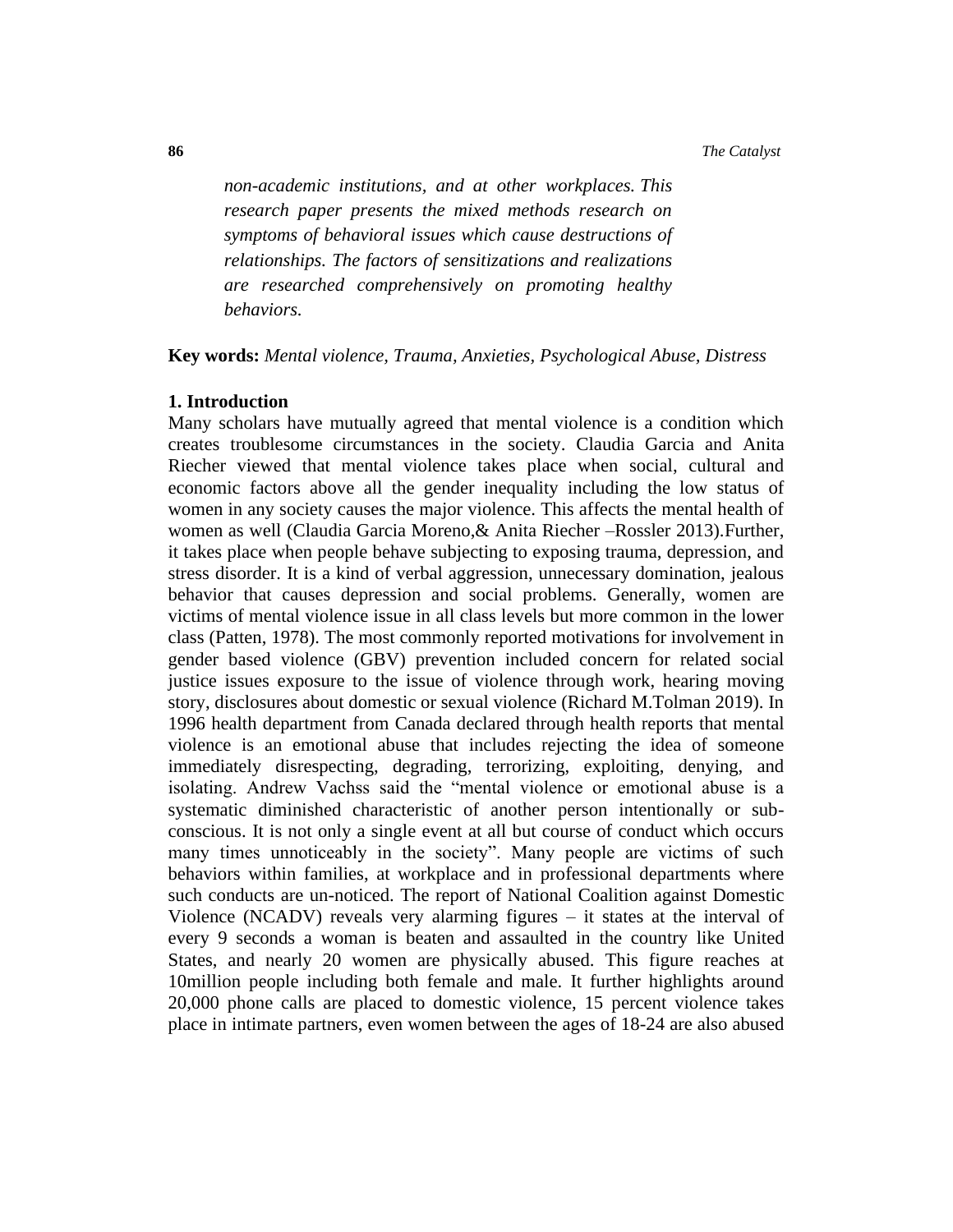#### *Mental Violence* 87

by the life partners. The weapons are used in percent domestic violence; almost 46.7 percent female are rape victims<sup>3</sup>. National Intimate Partner and Sexual survey held in the year of 2010 that highlights; there is factor of psychological aggression where female and male partners use unacceptable language while in daily family related controversies. It reveals 64.3 percent female and 63.1 percent male are the victims of mental violence. Even 58.0 percent women and 57.9 percent men are insulted with the act of anger and with use of abusing language like fat, ugly, stupid or etc. Below is the table showing studies of mental violence:

| Studies showing include and psychological violence |                           |                                                                                                                                                                                               |                                                                                                                                                                        |  |  |  |  |  |  |
|----------------------------------------------------|---------------------------|-----------------------------------------------------------------------------------------------------------------------------------------------------------------------------------------------|------------------------------------------------------------------------------------------------------------------------------------------------------------------------|--|--|--|--|--|--|
| S#                                                 | <b>Type of violence</b>   | Figures %                                                                                                                                                                                     | <b>Study Name</b>                                                                                                                                                      |  |  |  |  |  |  |
| 1                                                  | Family                    | 10.5% victims of emotional abuse<br>$\bullet$<br>70% were female abused<br>$\bullet$<br>59% psychological abuse<br>$\bullet$<br>42% material/financial abuse<br>$\bullet$                     | Choi and Mayer<br>$\bullet$<br>performed study on<br>elder abuse (harm or<br>distress to an older<br>person) (2002-2004<br>1201 individuals, 42<br>couples, 45 groups) |  |  |  |  |  |  |
| $\mathfrak{D}$                                     | Workplace                 | 31% women mentally violence<br>٠<br>21% men were victims of mental<br>$\bullet$<br>violence                                                                                                   | Namie's study of<br>$\bullet$<br>workplace emotional<br>abuse                                                                                                          |  |  |  |  |  |  |
| 3                                                  | Intimate<br>Relationships | 21% agreed that women are distressed<br>٠<br>while leaving the husband in married<br>life<br>26% agreed with the statement that<br>٠<br>wives are more sufferers in intimate<br>relationships | A survey of protestant<br>$\bullet$<br>clergy in United Sates<br>by Jim M Alsdurf                                                                                      |  |  |  |  |  |  |

**Table 1:1 Studies showing mental and psychological violence** 

Source: [www.wikipedia.org/wiki/Psychological\\_abuse](http://www.wikipedia.org/wiki/Psychological_abuse)

According to the article 19 of UN CRC, violence includes "all forms of physical or mental violence, injury and abuse, neglect or negligent treatment, maltreatment or exploitation, including sexual abuse". Mental violence is due to emotional response which includes any shocking gesture, anxiety situation, depression feeling, terror and guilt etc. In such situation the cognitive response become odd like impairment, confusion, losing self-control, self-blame, lowered self-efficacy, sleep disturbance i.e. insomnia, social withdrawal, interpersonal stress and often a sense of helplessness is maintained. In Pakistan  $8<sup>th</sup>$  March an international women day is observed every year. The events held where the issue of mental violence,

<sup>3</sup>Source: Reports National Coalition Against Domestic Violence (NCADV[\)http://www.ncadv.org/learn/statistics](http://www.ncadv.org/learn/statistics)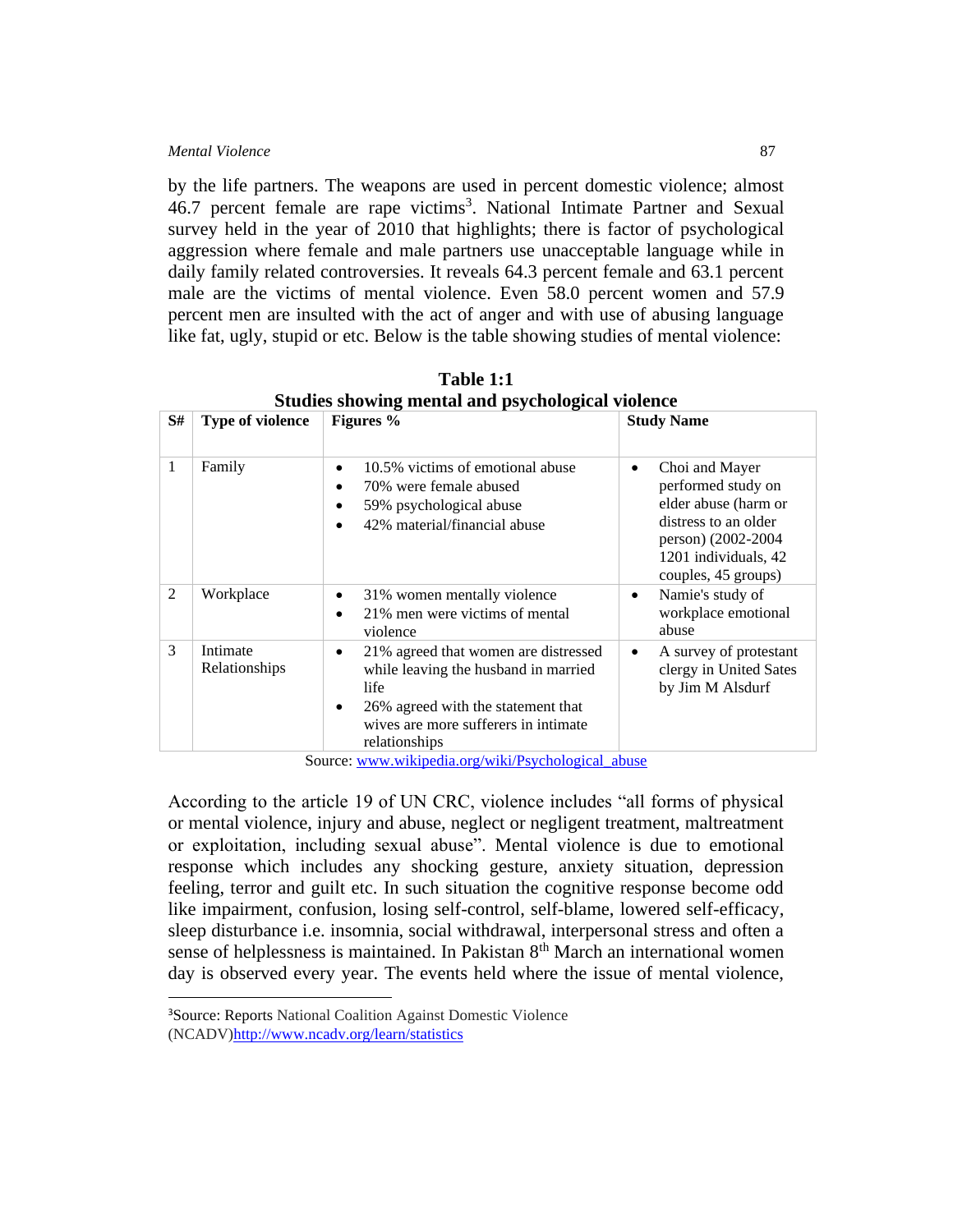domestic violence is addressed through various activities. The resolutions are passed and it is clearly demanded that violence against women must stopped. In a declaration, following human rights demands were made. (a) End of all kinds of discrimination against women, (b) declaration to end all kinds of torture and abuse against women, (c) termination of all cruel and in-human punishment against women, women year book of Pakistan (194-95 p. 45).

## **2. Literature Review**

The issue of mental violence is harshly observed within families, and at the work places. The research reports and published work is explored regarding the mental violence and its terrible consequences. There is domestic violence –also called intimate partner violence occurs between people in intimate relationship. Abusers uses intimidating, hurtful words and behaviors to control the partner, insult put down, prevents from outdoor work and discourages in the field of education and professional development (Mayo Clinic 2017).

The Quranic verses are witnessing on maintaining relationships between women and men, because the root-cause of mental violence issue is in equality of relationships. Similar concept of liberation deals with relationships between men and women within the family and in the society at large, bounded by the laws for justice, kindness dignity, decency and modesty directed towards the ideal of fraternity. In reality the rights are given to the women by God, not by men. These rights and duties are stated explicitly in the Quranic laws and injunctions. That being so, why should women ask? Men or fight with them in order to secure their rights and privileges? Let us recognize our wisdom and act wisely. If the men have conditioned us over the year to doubt our wisdom in order to secure their own narrow ends. We have a great philosopher like Rumi who elevates the status of women. The prophet (peace be upon him) has said that women is dominant over the wise; she establishes her ascendancy over the men heart, Sheeba Hafeez (1991 p. 227-228).

The concept of feminism is also focusing on liberty and equal rights for women. It clearly states equal rights and opportunities for both sexes by ending patriarchy system of stratification. The liberal, socialist, and radical strive to bring equality between men and women through legal measures and reforms. When there is equality in both the genders; then the issue of mental violence is addressed in successful manner (Amal Sajjad, Jawad Tarique 2015 p184). In case there are no equal rights for both the genders then frustration and mental disorder takes place which is a serious social problem. Figurative estimates state that as much as onethird of population is in need of help to maintain or restore their mental health.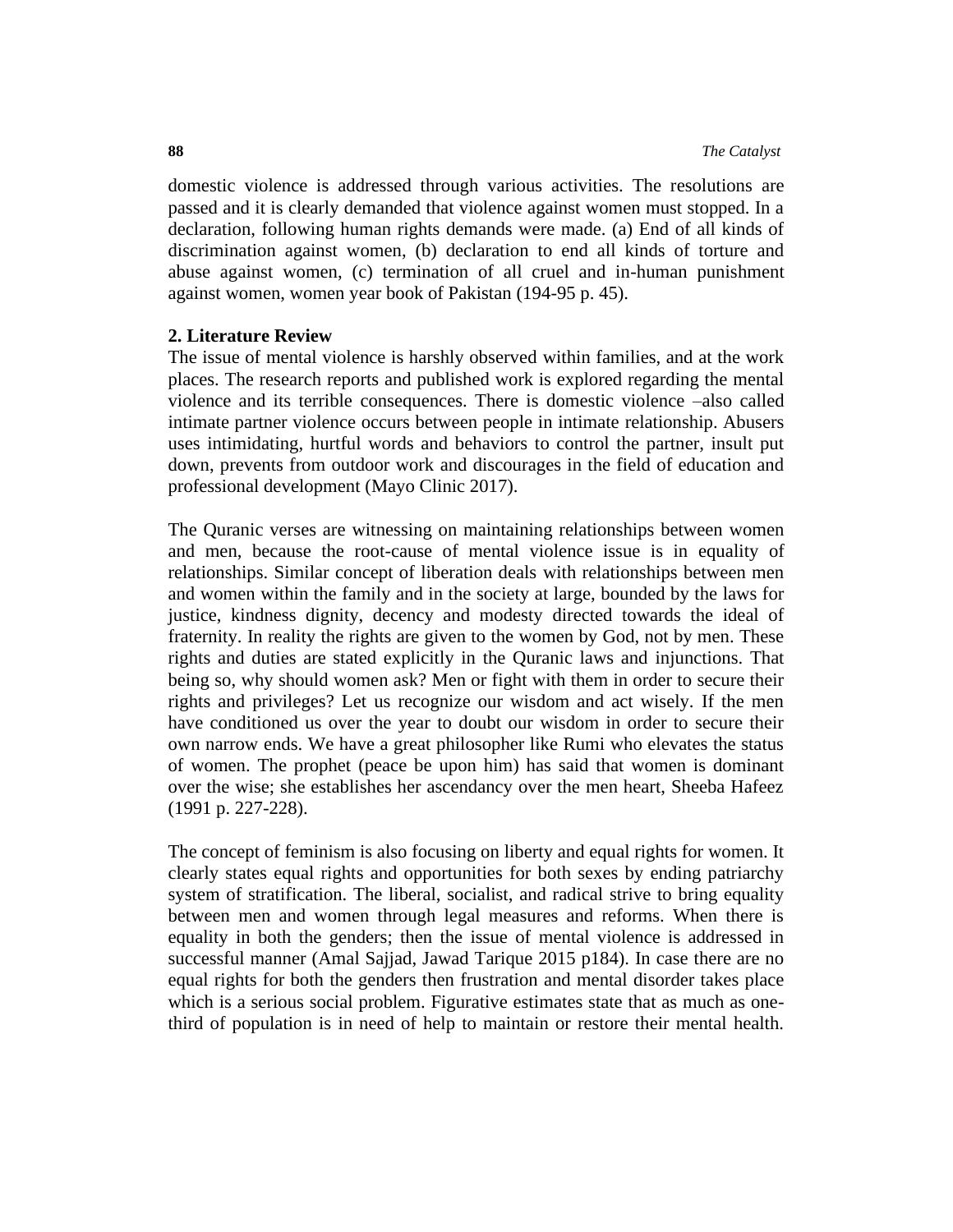Earnest R. Hilgard wrote that the mentally healthful person has made a satisfactory adjustment to the environment of things and other people. He has a productive outlook on life, and he lived with zest. He further defined the methods of social readjustment recognize the social nature of the individual and try to improve his mental health through changing the environment or through giving him the social skills that will increase his acceptability among those with he works and lives. Whereas, a frustration event is where goal-directed activity is block, slowed up, or otherwise interfered, Earnest R. Hilgard (1953, p176-227). In-fact, self-aware, goal-striving organism with remarkable properties for adjustment and endowed with powers of communication and cooperation. Individuals are continually compelled to maintain intra-individual balances which involve the resolution of impulses and desires F.L Marcuse (2004, p. 153).

Jackson Toby suggests after research says girls are supervised more closely than boys and that behavior consisted with legal code is stressed more consistently and uniformly with girls than with boys (Alvin L. Bertrand, p246). Honor killing is gender based violence against a woman. From cultural and sociological studies it has become clear that honor of a man is related to the wealth, land and properties he possessed and not only a woman. In this situation a woman is also considered as a property of a man. Therefore, in this context, according to social and anthropological researchers, honor killing is seen as dominance of men over women (Baker, 1999; Ruggi, 1998). The issue of mental violence is found in broken families and people involve in deviant behavior become delinquent. In adulthood become criminal that causes for the mental violence, Abdul Hameed Taga (2010, p200).Emotionalized and violent opposition in major concern is to overcome the opponent, conflict causes for mental violence. Gender inequality in poor societies keep women from holding jobs, which typically means they have unawareness about gender, balances laws and consequences. Many analyses conclude that raising living standards in much of the world depends on improving the social standing of women, Muhammad Sohail Bhatti (2014, p552).Mental violence is found in all class levels but is far more common in the lower classes Paul B. Hunt and Chester (1984, p257).

#### **3. Research Methodology**

The quantitative as well as qualitative (Mixed Methods) research design was chosen for the present study. In qualitative paradigm the content analysis technique was carried out. Through the effective prescribed technique, the secondary data in form of some official reports were used with necessary consents of the public and private departments. In this way the unpublished facts were used along with content analysis. A baseline data was also included that was conducted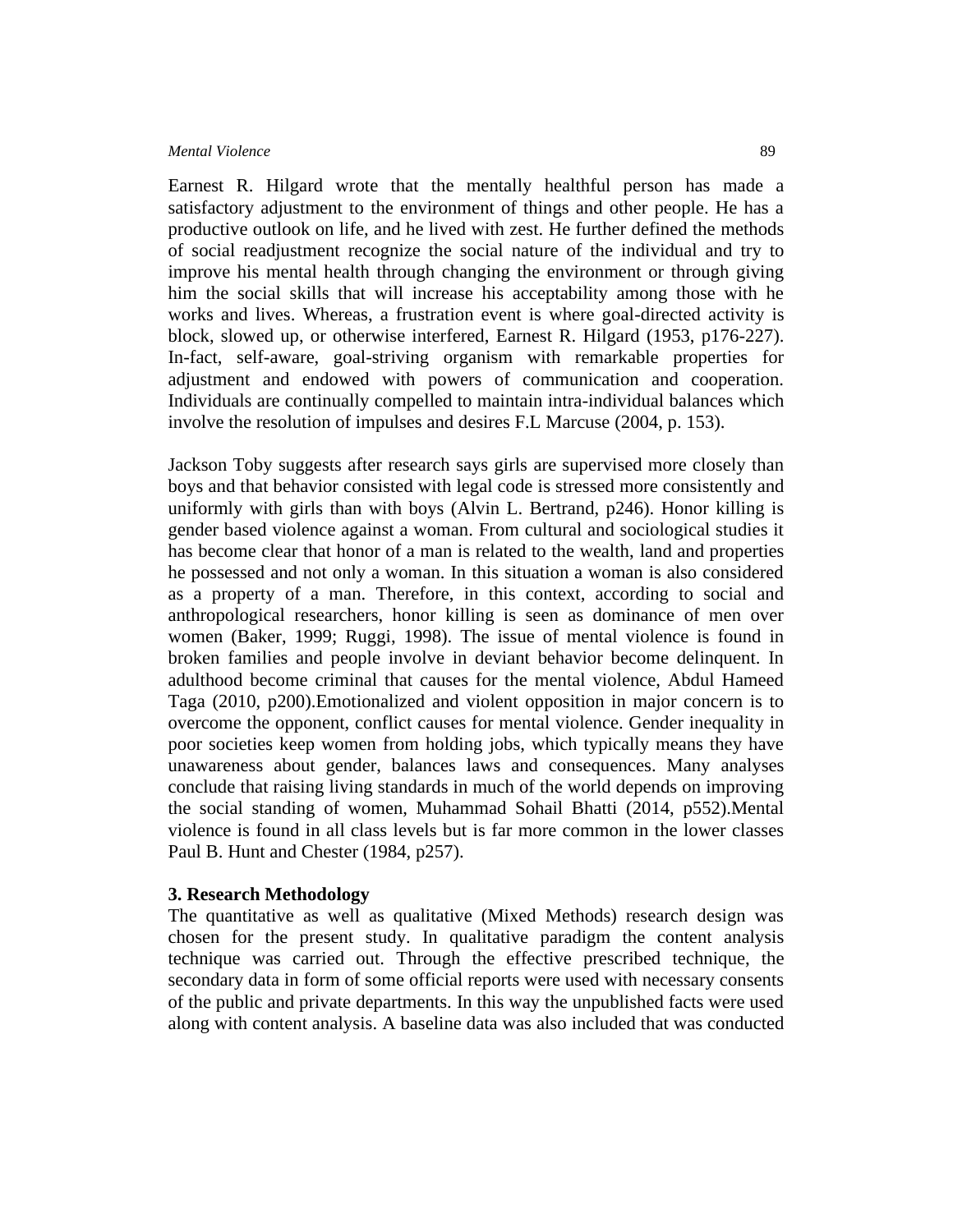by a local NGO in Sakrand, District Shaheed Benazirabad. This helped a lot and the valid information was included in the current research that will address the issue of mental violence.

| Rating (yes-2, to some extent -1, and Not at all-0) |          |             |                    |                   |        |            |  |  |  |
|-----------------------------------------------------|----------|-------------|--------------------|-------------------|--------|------------|--|--|--|
| S#                                                  | Mental   | Respondents | Field category     | <b>Mean Score</b> |        |            |  |  |  |
|                                                     | violence | involved    |                    | <b>Yes</b>        | To     | <b>Not</b> |  |  |  |
|                                                     |          |             |                    |                   | some   | at all     |  |  |  |
|                                                     |          |             |                    |                   | extent |            |  |  |  |
| $\mathbf{1}$                                        | Mental   | 60          | Government         | 71%               | 29%    | 0%         |  |  |  |
|                                                     | violence |             | <b>Employees</b>   |                   |        |            |  |  |  |
| 2                                                   | Mental   | 60          | Private Job        | 62%               | 28%    | 10%        |  |  |  |
|                                                     | violence |             | <b>Employees</b>   |                   |        |            |  |  |  |
| 3                                                   | Mental   | 60          | Agriculture        | 20%               | 40%    | 40%        |  |  |  |
|                                                     | violence |             | (landlords/feudal) |                   |        |            |  |  |  |
| $\overline{4}$                                      | Mental   | 60          | Agriculture        | 80%               | 19%    | 1%         |  |  |  |
|                                                     | violence |             | (Peasants)         |                   |        |            |  |  |  |
| $\overline{5}$                                      | Mental   | 60          | Brick kiln workers | 80%               | 20%    | 0%         |  |  |  |
|                                                     | violence |             |                    |                   |        |            |  |  |  |
| 6                                                   | Mental   | 57          | Laborers           | 94%               | 4%     | 2%         |  |  |  |
|                                                     | violence |             |                    |                   |        |            |  |  |  |

**Table 1:2 Mean Score in Percentage of Respondents on mental violence** 

Source: Survey by conducted by local NGO in Sakrand, District Shaheed Benazirabad.

## **4. Results and Discussions**

Above given table presents mean score of respondents' perceptions and regarding the issue of mental violence. The government employee respondents responded yes 71 percent some extent 29 percent and not at all 0 percent. Respondents who were selected from private sector jobs responded yes 62 percent, some extent percent, and not all percent. However, feudal/landlords responded differently yes percent, some extent percent, and 40 percent because the data was collected from the area where women have very less opportunities in all respects. Moreover, they were of low education profiles too and having dominating behaviors over the peasants and laborers. The laborers from brick kiln and other industries respondent yes 94 percent, to some extend 4 percent, and not at all 2 percent. Women and men both are in deplorable conditions – they have been facing issue of mental violence at their workplaces and residential areas as well.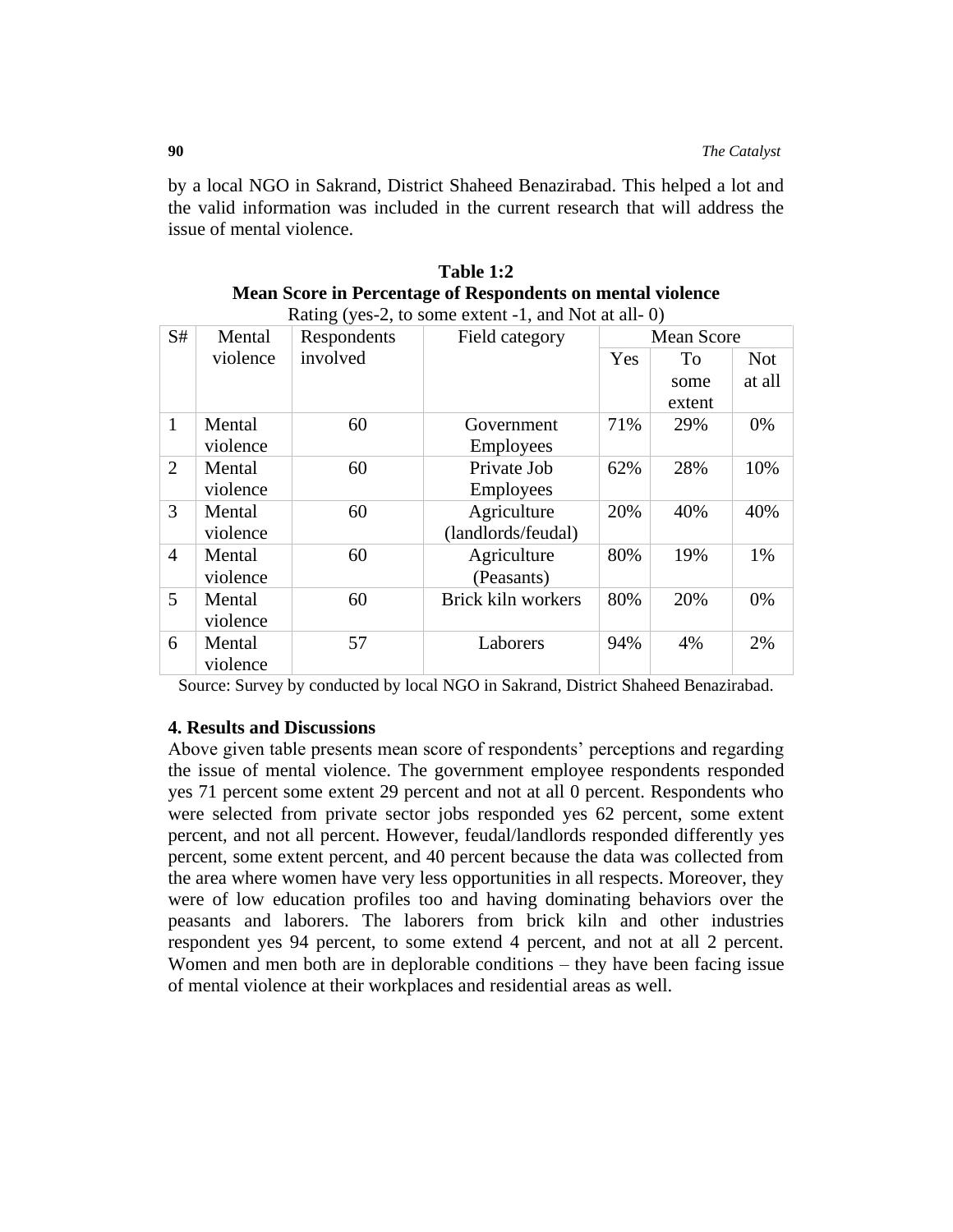#### *Mental Violence* 91

The respondents from different professional fields and study backgrounds were involved in the current research study. The key question was "Does the issue of mental violence exists in our society?" The responses from respondent were noted the mean score was calculated accordingly. The language of unethical words was used within families, or at workplace. Besides some shameful gestures were observed where men and women work together. The government employees' men and women, private sector employees, and people working agriculture sector and industries were involved. They all responded in "yes" – whereas landlords (feudal) did not agree with idea and they said there is no any issue of mental violence, particularly in case of women. The laborers were found more victims both female and male were largely and openly agreed that the issue of mental violence is found our society. It is unnoticed and no proper laws are recognized or implemented on addressing issue of mental violence.

The research findings proved that mental violence involve isolation, economic threat, and emotional abuse to victims. Due to serious issue an unconstructive behavior is seen like the feeling of guilt and severe anxieties. Mental violence causes cognitive disturbance and mental disorder, a high intensity rage, severely damaged sense of self, and an inability to true bond with others in the society.

Due to mental violence people become withdrawn, non-verbal and exhibit regressed behaviors such as clinging and whining. Eating and sleeping difficulty, concentration problems, generalized anxiety, and physical complaints e.g. headaches are commonly observed.

#### **5. Conclusion**

Every men and women have a right to live in an environment that is peaceful, friendly, and free of violence. The grim reality denotes mental violence against women and men is prevalent throughout the world with varying degree. It is all around us, but we prefer to turn a blind eye and show the gesture of let it happen. It is seriously observed that much violence against women, men and children inside homes, schools, institutions, workplace, or the implicitly socially condoned. Mental violence impact adversely on emotional and psychological health, academic and social performance and generally ruins as human being. Women particularly are at the receiving end of the mental violence as well as in many cases issue of sexual exploitation and language abuse. There is urgent need to explore this issue and protect women, children and men from mental violence within families, at workplace. The victims of mental violence must be socially and morally supported within the framework.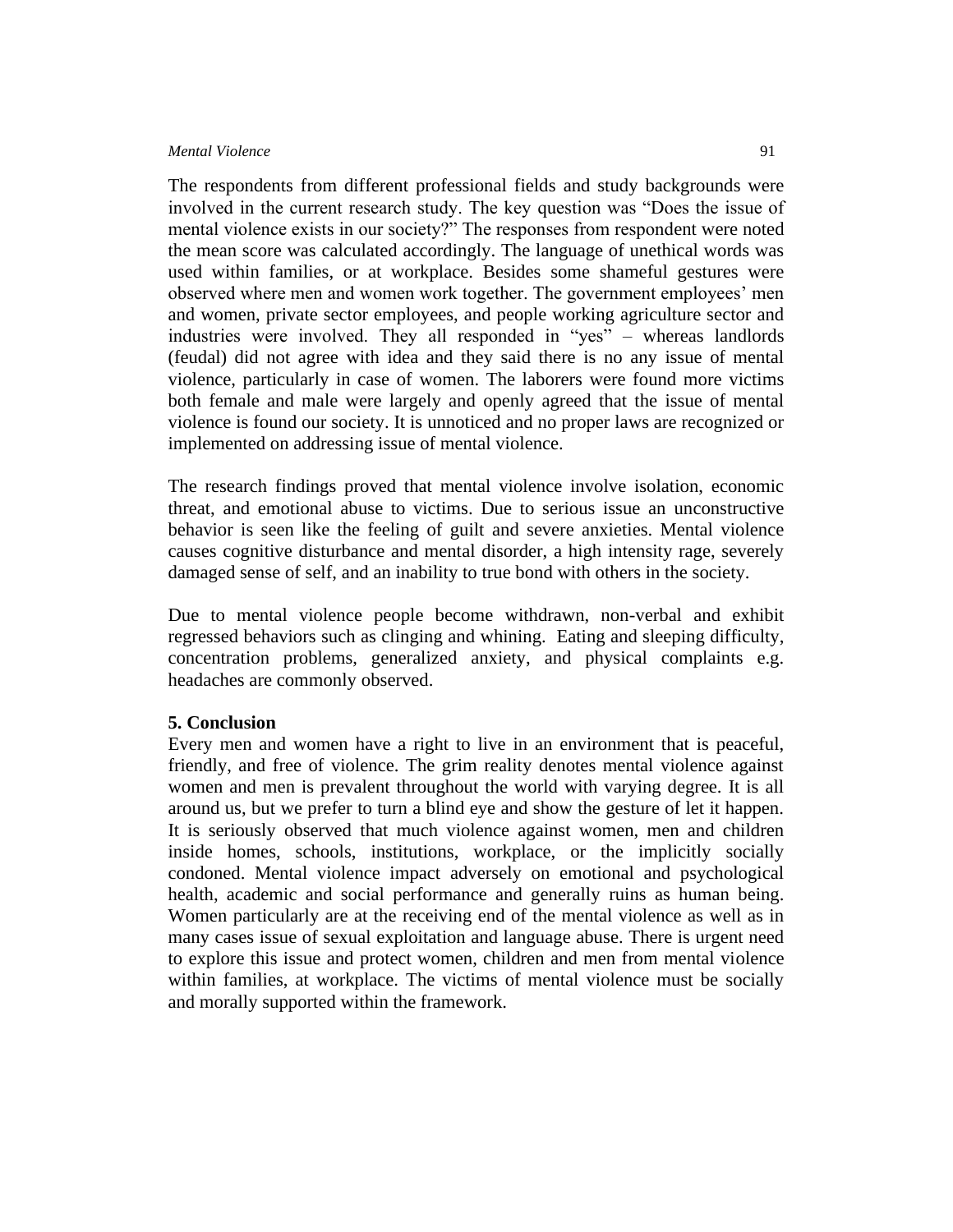### **6. Recommendations**

- Women protection law, child labor law should be implemented at gross root level.
- The issue of mental violence must be highlight through print and electronic media.
- The lessons of using good language for women and children should be incorporated in the syllabus.
- The peasants and laborers should be protected with self-awareness training courses within their residential premise.

## **References**

- Baker, N. V. G. (1999), Family Killing Fields: *Honor Rationales in the Murder of Women, Violence against Women*, vol. 5, no. 2, pp. 165-185.
- Bertrand, L. A. (1973), *Basic Sociology*, Prentice-Hall, ISBN 0130692786, 9780130692788.
- Bhatti, M. S. (2014), *Principles of Sociology*, Bhatti Sons publishers 1<sup>st</sup> Floor Kitabistan Plaza 38-Urdu Bazar Lahore, Pakistan.
- Garcia, C. & Riecher A. (2013), *Violence against Women and Mental Health*, ISBN-978-3-8055-9988-7
- Hafeez, S. (1991*), the changing Pakistan society*, Royal Book Company, Karachi -74400 Pakistan.
- Hilgard, R. E. (1953), *Introduction to Psychology*, 2<sup>nd</sup> edition, Harcourt, Brace and company, New York.
- Horton, P. B. & Hunt, C. L. (1984), *Sociology sixth Edition*, McGraw-Hill Book Company.
- M.Tolman, R. (2019), A Global exploratory Analysis of Men Participating in Gender Based Violence Prevention, *Journal of International Violence.*
- Marcuse, F. L. (2004), *Areas of Psychology*, Harper and brothers, Publishers New York, America.
- Rehman, F. (1994-95), *Women year book of Pakistan*, Environment Protection Agency Government of Sindh, Pakistan.